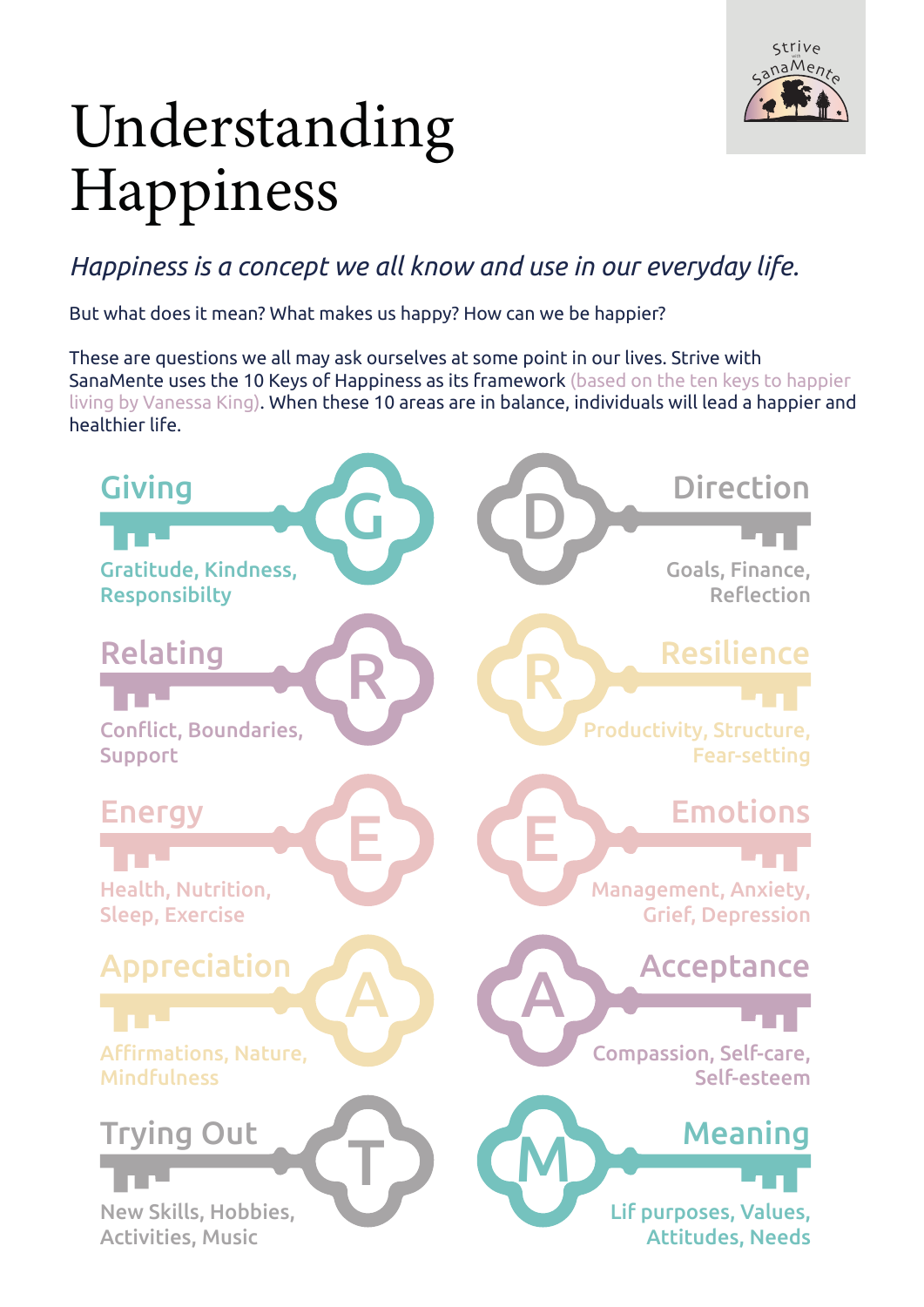# SanaMente strive

## What is happiness?

**Happiness is a subjective term.** It can mean different things to different people. However happiness is loosely defined as an emotional state characterised by feelings of joy, satisfaction, contentment and fulfilment.

Two keys component of happiness are the balance of emotions i.e. you experience more positive feelings than negative ones and life satisfaction i.e. how satisfied you feel with the different areas of your life such as relationships and career.

The duration, frequency and intensity of any emotion, including happiness, depends on the importance of the situation to someone, past experience and how that person manages the emotion.









### How to know if you are happy

Types of happiness

**Happiness is not a constant state of joy.** It is more about generally experiencing more positive feelings than negative ones. Some signs a person is happy can be that they:

- Feel more positive than negative
- Feel like they are living the life they want
- Feel the conditions of their life are good
- Know that they have or will achieve what they desire
- Are satisfied with the direction their life is going in
- Know their purpose

Another way to recoginise your own happiness is by considering the **five elements of happiness.**

**Positive Emotion:** How happy have you felt recently? How many times have you<br>• laughed or smiled? How many moments of gratitude have you experienced?

- **Engagement:** How many times have you truly engrossed, focused and felt **2.** connected to what you've been doing?
- **4. Metacionsings:** How much and nave you speak many setsing the truly spoken and listened to them?<br>**4. Meaning:** Do you feel your life have value? Do you know your purpose in life? **Relationships:** How much time have you spent with your loved ones? Have you
- 
- **5. Accomplishment:** What have you achieved? Are you progressing in life?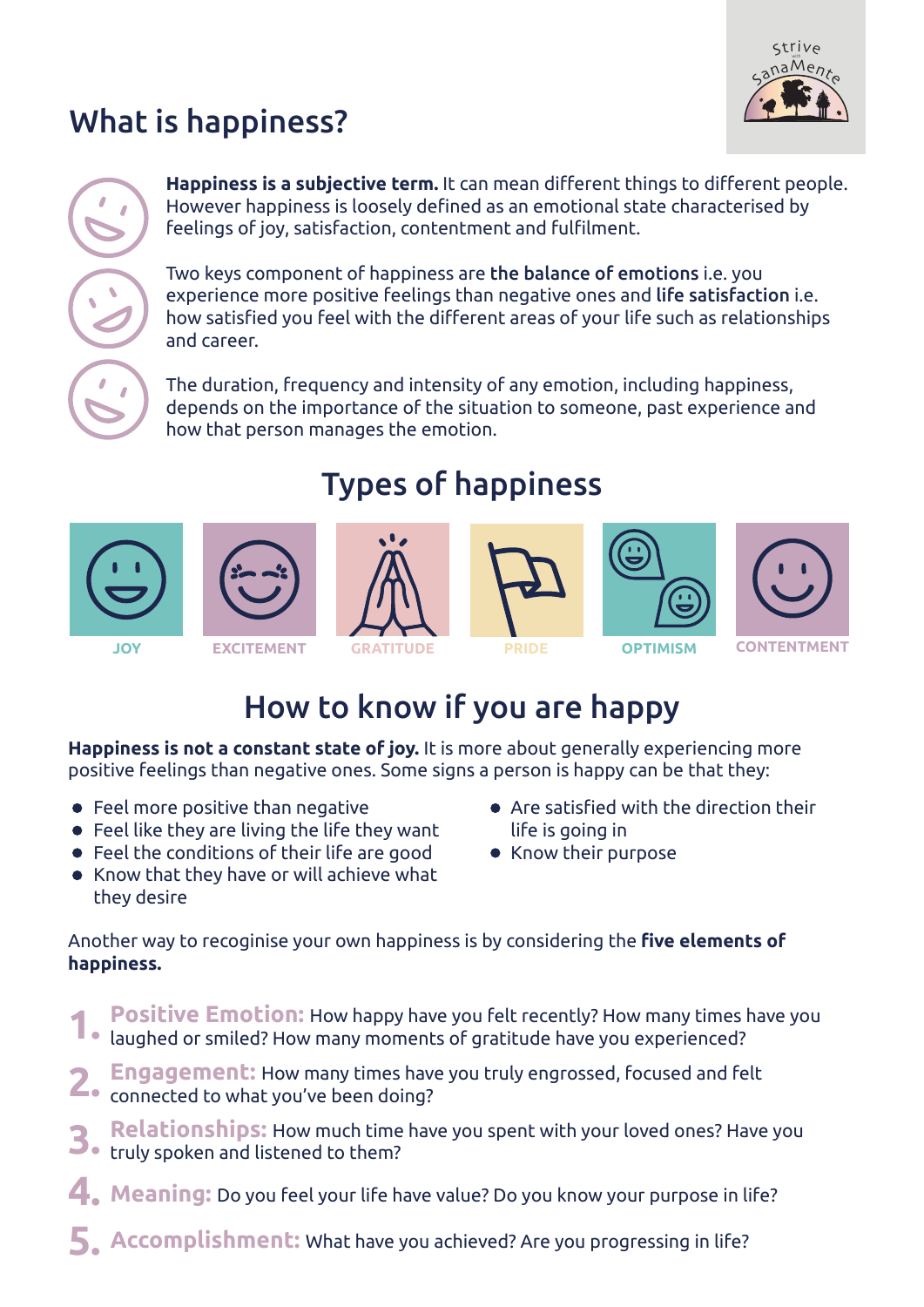

### How to be happier

There's no one quick and easy solution to becoming happier, rather plenty of small habits you can develop which are known to improve mood. We can also look at the 10 Keys and plan how we can balance and improve each area.



**Giving:** Studies have shown that giving to others, not only helps them but also has a positive impact on the wellbeing of the person doing the giving.



**Relating:** Our mental health and personal wellbeing is tied up in our personal relationships. The more closely we are connected to the people we love, the happier we feel.



**Energy:** Sustaining good levels of mental and physical energy is all about eating, sleeping, and exercising well. Looking after our body is known to improve our mental health and mood.



**Appreciation:** Gratitude and appreciation of the impact of those around you as well as what you have done to positive impact those around you and what you have done for yourself.



**Trying out:** We explore the impact of trying out new things in keeping our minds active, curious, and stimulated. Trying new activities or learning a new skill can boost our self-confidence and mood.



**Direction:** Our happiness can depend on knowing where we are heading in life, what we are doing and the reasons for it.



**Resilience:** We need to be able to adapt in the face of adversity and overcome difficulties otherwise our mood and general happiness will decrease.



**Emotions:** We all have emotions and there are they to guide us in life therefore understanding and expressing them healthily is key to managing our lives and happiness.



**Acceptance:** Acceptance is the ability to see the reality of a situation, process, or condition without attempting to change it. It's important for our happiness to practice taking care of ourselves as we process situations.



**Meaning:** When we consider the meaning and purpose of life, for each of us this will be different. The ability to accept we are unique is important when we think about our place in the world. Understanding our purpose can generate feelings of contentment and happiness.